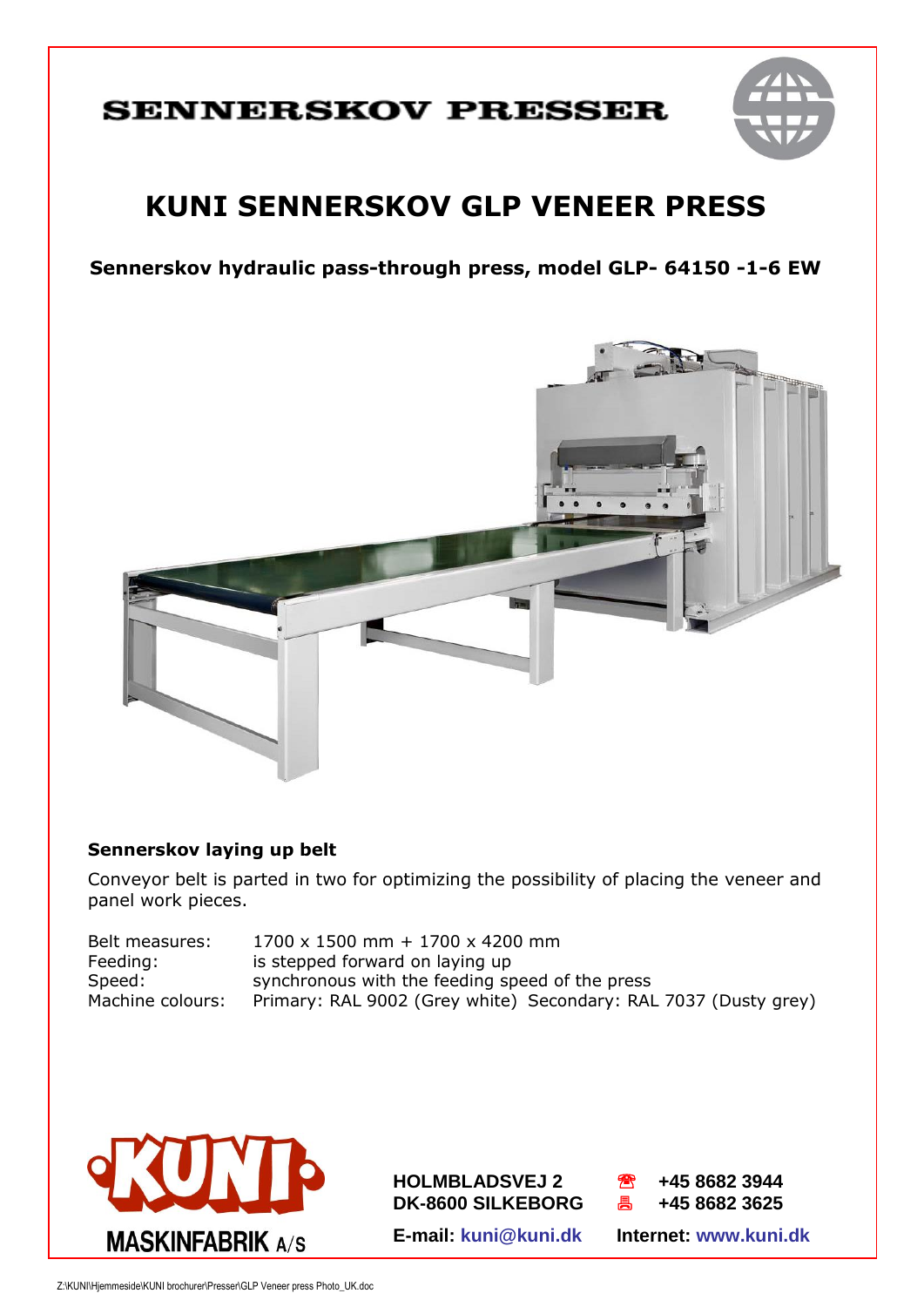## **SENNERSKOV PRESSER**



# **KUNI SENNERSKOV GLP VENEER PRESS**

### **Sennerskov hydraulic pass-through press, model GLP- 64150 -1-6 EW**

#### **Frame construction:**

Very solid all-welded frame construction, that carry the press platens, upper as well as lower.

Each frame construction is prepared in one setup that secures a parallel installation of the press platens.

The total number of press frames is mounted on longitudinal steel beams in the bottom and top spacers, which are screwed or welded on dependent on the length of the press.

#### **Press platens:**

The lower press platen is fixed and the upper press platen is movable. The upper press platen is rack and pinion and connected to shafts with toothed wheels, securing a parallel, very fast movement for shutting and opening

The parallelism of the platen movement is controlled by electronic sensors that secure the closing a parallel, synchronized control of the set thickness of work piece.

The press platens are a patented double chamber system that uses the counter-flow principle, providing important benefits such as

- **Homogeneous heat distribution**
- Quick temperature changes
- Short economical heat-up time
- **Large channel volume**

#### **Press pressure cylinders:**

Pressure cylinders are made in a very strong dimension. Cylinder shaft is in hard chromium plating and thus has an extended service life. The cylinders are equipped with scraper rings to secure against penetration of dust particles.

#### **Press pass-through system:**

The upper press platen is fitted with polyester film  $-$  suspended in each end  $-$  and is equipped with a pneumatic vibrating and clamping system to prevent work pieces from getting stuck on the upper platen.

The conveyor belt in the lower press platen is made of polyester. It is two-parted – suspended in each end on round bars for clamping – and the press platen is mounted with small air nozzles to secure against the polyester belt and work pieces being stuck on the lower platen.

The pass-through conveyance is central, pulled by a powerful drive shaft that has a chain drive in each side, which is connected to the chain wheel of the pass-through. This secures a constant parallel drive.

The system is driven by a frequency-regulated gear motor for soft start and stop.